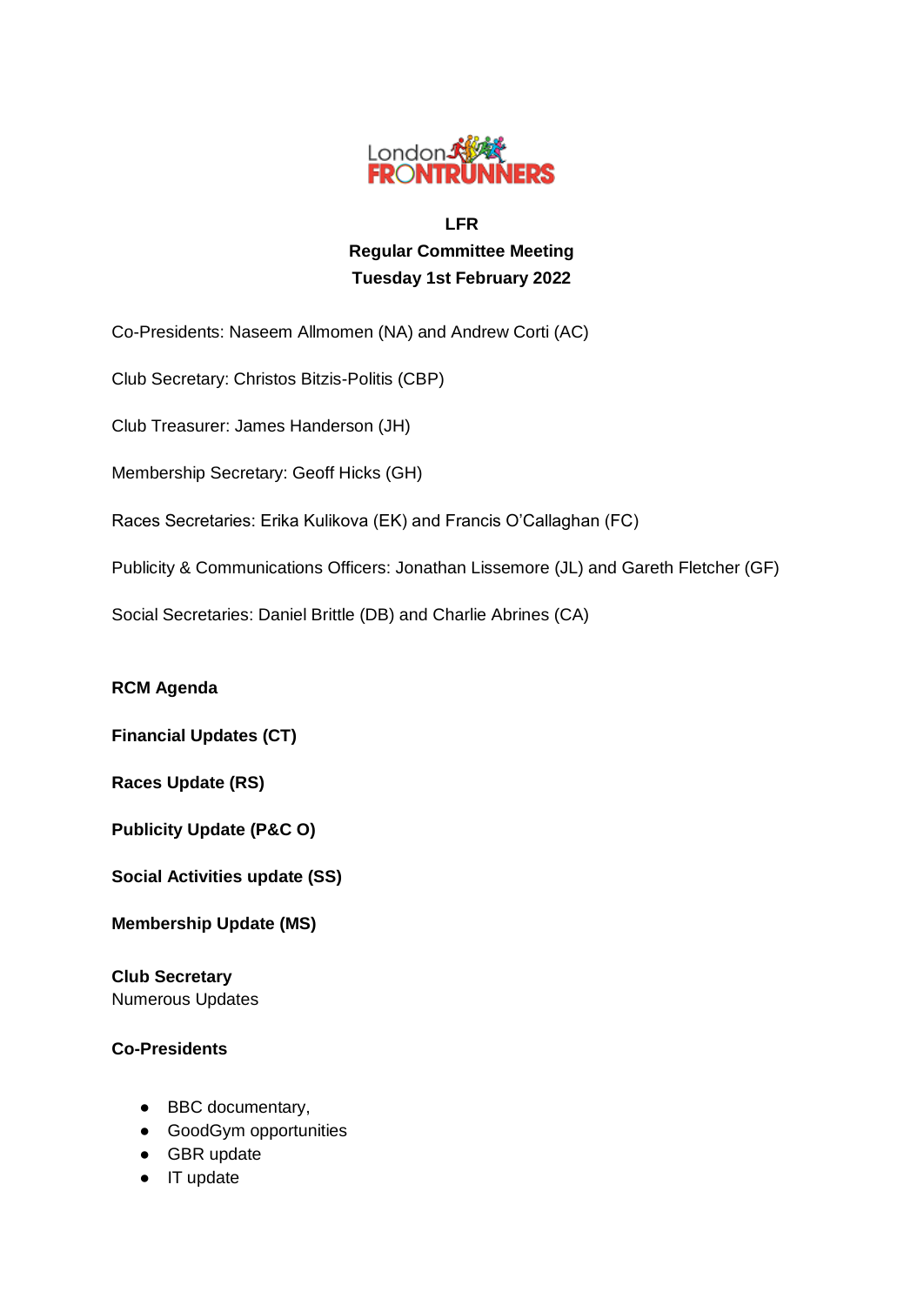- Website updates
- LFR Merchandise

## **AOB**

Chair: NA Minutes: CBP Apologies: GH, JL, CA,

### **Financial Updates (CT)**

Discussion on the 2022/23 Club Year membership fees.

Suggestion by the CT to have the membership fees return to the previous pro-pandemic level, thus £54 for those waged. Besides this suggestion, membership fees for the first half of the new Club Year will be pro-rata, according to what was previously done, but this will be just during the first six months, whereas during the last six months of the new Club Year new members will be paying half of the membership fees, £27 for the 2022/23 Club Year, meaning half of what the full membership fees will be set at for each Club Year. The logic behind this measure is that the EA registration fees are fixed irrespective of how long the member is registered for and the Club finds itself at the disadvantaged position of a complete financial loss in the few months towards the end of each Club Year, by offering a pro-rata LFR fee down to below of what the EA fees are.

The Committee expresses their sincere thanks to the CT for preparing the next year's budget, which shows that the next Club Year, in the absence of any surprises, could possibly end with a slight surplus.

It is always good to be able to work based on the security of a surplus, even when that does not really amount to much, as there has been a moment when between the International Trip hotel payment and the payment in advance for the LFR Christmas Dinner Party, the CT had to pay out about £7000 from the Club reserves.

Members may not always realise this and there are always members asking what are we doing with all that money and most importantly what are we planning on doing with all that money. As it has been reiterated in all the previous years, the LFR reserve is an active reserve, which has always been used to pay for one or the other of the Club expenses throughout the year, and gradually it does get smaller by using it for the payment of one thing or the other, there is always a small decline of the original amount, so it is always good to have a reserve as a buffer to be used for payments and in case of an emergency, and equally positive to have a small surplus every year. (CBP)

### **Races Update (RS)**

The 2021/22 Cross Country season is coming to an end, we have two more races in February, the last of the Met Cross Country events and the National Cross Country Championships, and then we just need to organise the LFR Club Championships event and the relevant party. We are considering hosting it on an evening in the first or second week of March, so as not to clash with the AGM, and in the meantime we will be looking for finding an appropriate venue.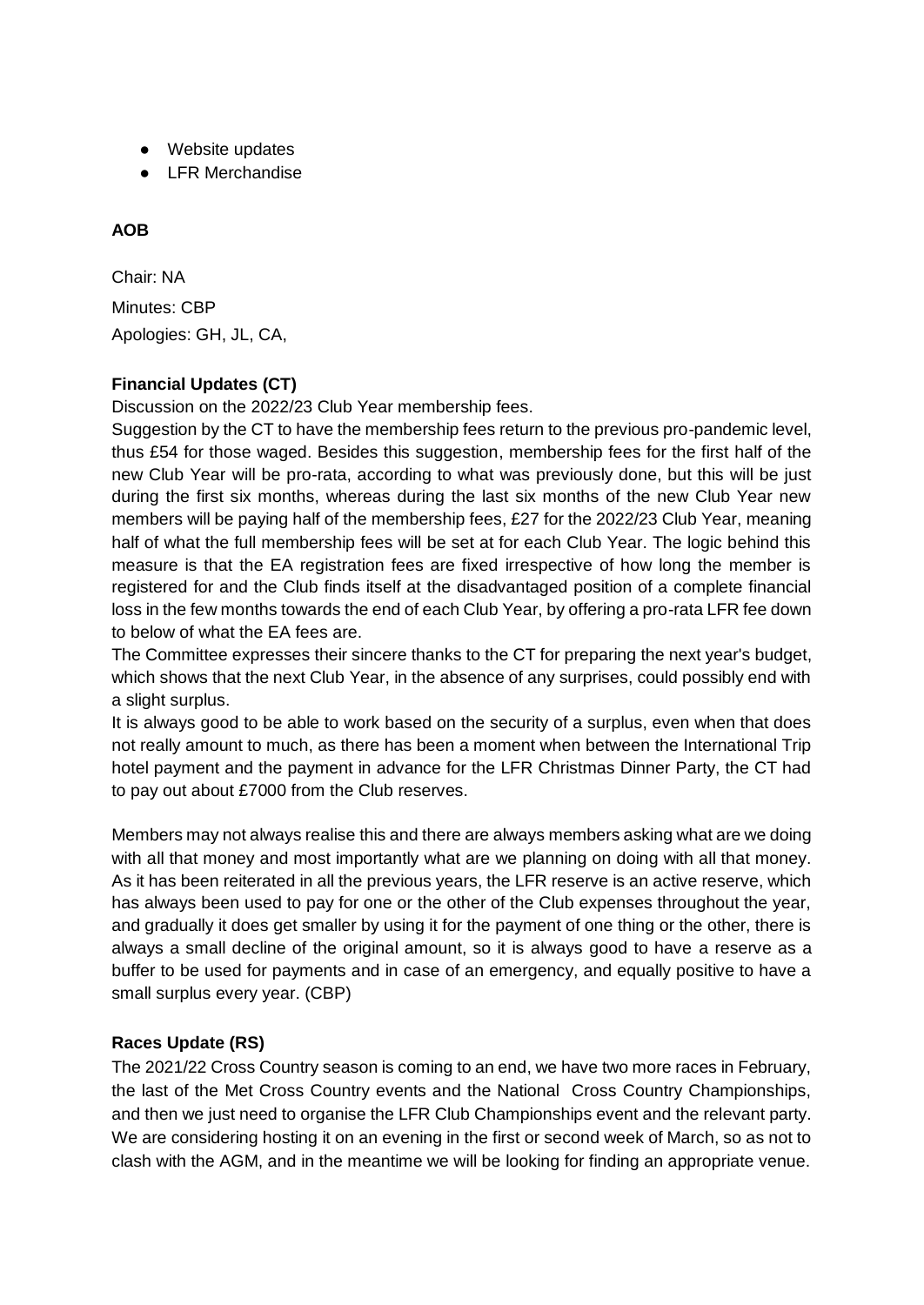Discussion on the LFR Club Championships venue.

Suggestion of using the Duke of Wellington, as LFR has used this venue numerous times for other Club events in the previous years, or potentially another similar LGBTQ venue, as to also to actively demonstrate our support to the community. (CBP)

CA has been in contact with the Duke of Wellington and has organised the Pub Quiz due to take place in about two week's time. I will talk to them about this subject and consider the option of hosting the Club Championships event in that venue (DB).

As it was mentioned during the last RCM, from the next Club Year the Club will need to actively make our non-binary members feel much more welcome to the racing events and to the Club Championships by changing the wording for the awards (CBP)

What we may need to do is change how we label each of the trophies and replace the existing labels on the trophies with new ones (EK).

The exciting news is that AT has taken on board and has decided to organise the LFR ParkRun of the Month, which was very popular in previous years and which we are confident will become a very popular occasion again, for members to run and meet. It will follow the format it had in previous years, moving around London, trying to encompass as many Club members as possible and there will be a social afterwards as well.

SW has offered what we consider is a really good suggestion for the next Club Championships, the suggestion to include a five k race in Charlton. The RS are still keeping the race locations open and they are very flexible to receiving suggestions regarding new locations and new races, so members should send their suggestions to the RS.

After a tenure of three years, EK has decided to step down from the Committee. The Committee expresses warm and sincere thanks to EK for their contribution over these past years.

**Action to be taken:** The Race Secretaries are kindly requested to please check the budget of the LFR racing activities and relative to the next Club Year, as allocated by the CT.

### **Publicity Update (P&C O)**

The Facebook Races Board is up and running again, we are receiving races for a specific period of time which then becomes gradually extended, so in the very near future the Board will be updated by having included the races for April and May.

We are in the final process of drafting the news stories which we want to have on the LFR website and we will be sending them to the WebTeam very soon.

**Action to be taken:** the P&C Officers are kindly requested to please share the news stories with the rest of the committee for some constructive feedback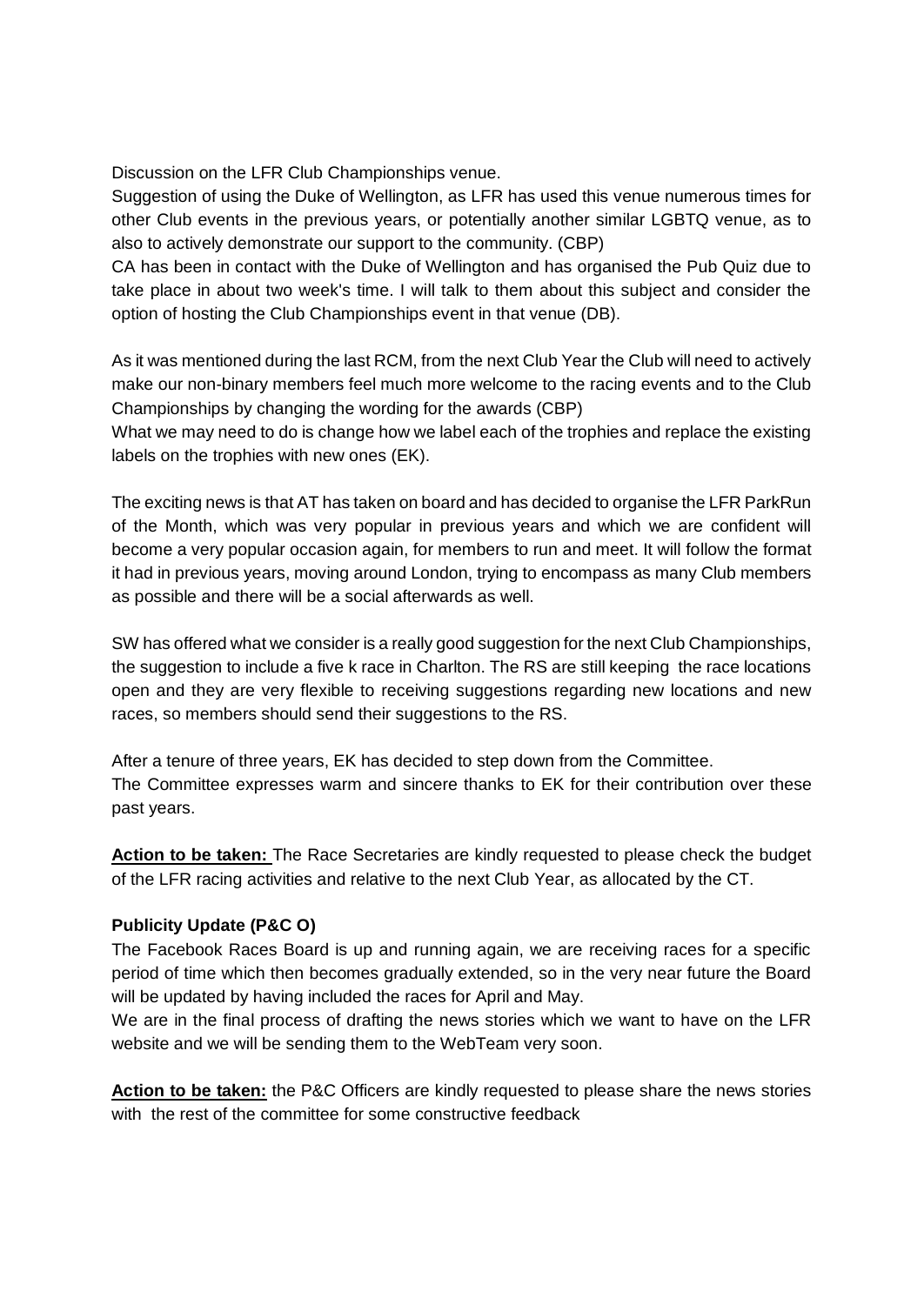In regards to the LFR Instagram account we have been able to recruit a very competent and experienced volunteer, CH, who is very positive and keen to take the LFR account further and to a different level, engaging more with members and creating more occasions for visibility.

GF in their capacity of P & C Officer has had the opportunity to have an informal chat with ST, who is both keen to present themselves for election in the above role at the forthcoming AGM and also to take on board the LFR Twitter account.

In regards to Spond there will be a decommissioning blurb, explaining to members the reasons why it is not really working for the Club anymore.

#### **Social Activities update (SS)**

The Pub Quiz promises to be very successful as tickets have been currently sold-out, we have in place a waiting list and on the positive side 60 Frontrunners have signed up to attend; after paying the Quiz Master and all the relative expenses, we are confident that we will also have made a small profit of about £100 for the Club.

After a tenure of four years DB has decided to stand down, there is a female identifying members who would like to present themselves for the position, EK, DB has had the opportunity to meet with them in their capacity of SS and to brief them in regards to the role and they are very enthusiastic at the prospect of offering their commitment to the Club. The Committee expresses their sincere thanks to DB for their commitment to LFR during all these past years.

#### **Membership Update (MS)**

We are currently at 550 registered members, hoping to get some more in the next month. The record of Club members is 566 and although it is not a competition, we hope that we will manage to surpass it this year.

#### **Club Secretary Updates**

#### **Club Championships medals**

There exists a stash of medals which is kept by me for occasions of "emergency" and which given the current financial situation I have decided to share and have them used for the forthcoming Club Championships event, and in order to save the Club even some more funds I have decided to "recycle'' two of my own medals from previous years. In consequence the funds necessary for the purchase of medals for this year's event amounts to £66, instead of the usual £120 from all previous years.

This is the last year that the purchase of medals is part of the CS role competencies, as I have the intention of passing the purchase of medals to the RS. The organisation of the Club Championships sits entirely within their domain and with them, so everything that has to do with the event, including purchasing of the medals, should become a part of their own role competencies. I will be passing in a very meticulously detailed way all the information on the medals the Club has been purchasing, code numbers and such, so as to facilitate their purchase for the next Club Championships event.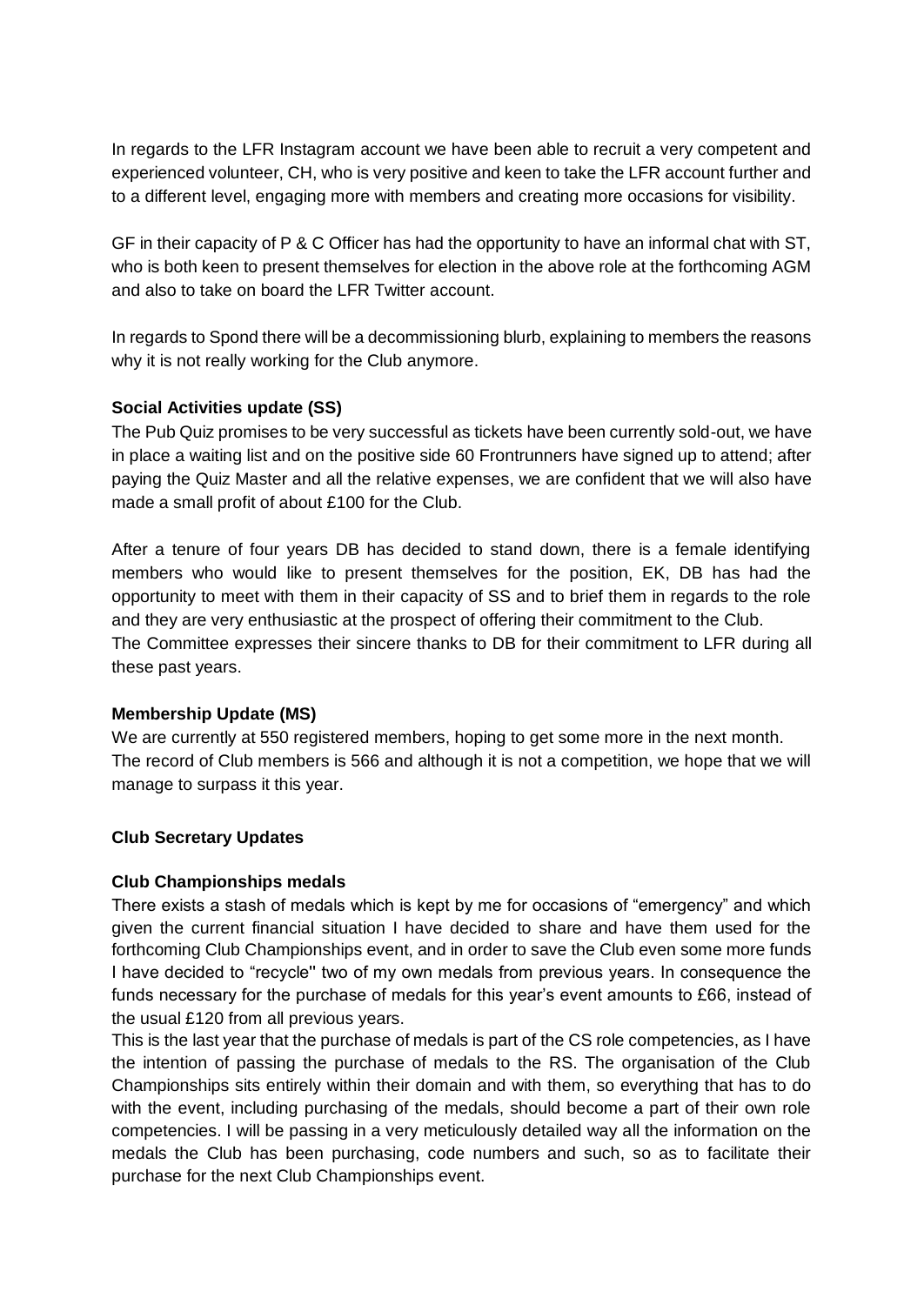Finally, there should be some kind of announcement relative to this year's awards, as they are still to be presented divided in male and female categories. As the Club is strongly moving on in inclusion, I think that it is important to share with members that we are considering making some changes toward this direction, and in consequence I think it is important for the Committee to announce their intentions on this, while at the same time there could be some valid suggestions on the subject coming from Club members on how to address and better handle this.

I agree with what is said and what we may need to do is simply replace all the labels on each of the awards, with new labels that are more inclusive and non-binary (EK)

### **SEAA Cross Country Events**

The next point I wish to bring to your attention regards the SEAA Cross Country events and the fact that many Club members fail to appear on the day of the event. And although failing to turn up for an event is not a reason to cast any blame whatsoever on the absentee, I happen to disagree with the way Club treats this whole issue by not requesting a full refund of the registration fees for that member. Accordingly my suggestion is that from the next XC season onwards, the Club may need to change its attitude towards members who register but not turn up to a SEAA event, requesting them to refund their entry fees to the Club.

We may need to remind everyone and make it much more clear to all members that the Club is paying in full and for every participant's Cross Country registration, as this may not be known by all nor is always presented in a very clear way or members may not realise that this is happening. (AC)

Especially in regards to the SEAA events, where the entry fees are much more costly, we need to change the existing wording from "you may be requested to refund your race registration", to something along the lines of "in case you fail to turn up for a SEAA event, the Club will request of you a full refund of the registration fees''.

I know that by following this LFR may come across as a bit strict, especially compared to the leniency of previous years, but on the other hand it could increase commitment among Club members to present themselves on the day, as for the time being, knowing that the Club is paying for their entry, many member enthusiastically sign up at the beginning but then don't really seem to care very much when it comes closer to the day of the event. A very important argument to add is that the Club is losing a great deal of Club funds from the way this is handled, as there have been numerous drop-outs at the last fixture.

In addition to the above, I have had relative conversations with two other Club Secretaries in regards to this subject, asking them what their Clubs' policy was on the issue and they have both confirmed not only that they request from those who don't turn up at a race to refund their respective clubs, but that they also chase them up individually when it comes to this matter.

So a change in the wording in regards to making everyone realise that the Club is paying for everyone's Cross Country fees, as currently AC pointed out and suggested, and also the process of changing the wording when it comes to refunding the Club by those who fail to attend a race should be taken on board in the next Club Year.

The Committee agrees to what has been suggested above.

### **Victoria Park changing facilities**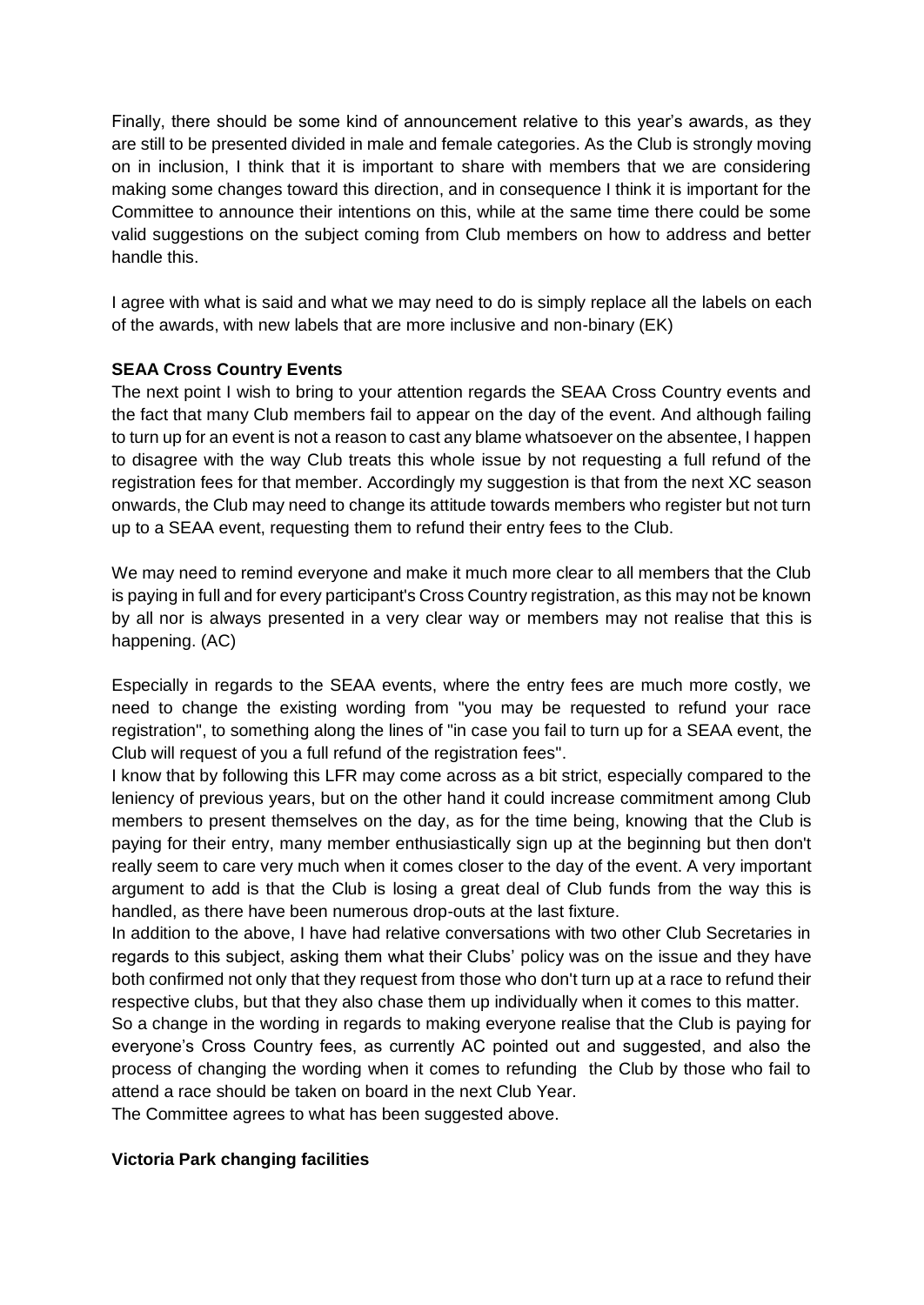Following AC's suggestion at the last RCM, I have contacted VPH again in regards to using their club house in Victoria Park.Their Committee is meant to be meeting sometime in early February, probably next week, and from the exchange of emails with their Race secretary it appears that their committee will be responding in a positive way to our request.

In regards to the possibility of organising a racing event between our two clubs they replied that a mob match on a Tuesday or Thursday evening, from 19.00 pm, when the days become longer, might be worth exploring later in spring and easier to accommodate. The VPH will organise the event, I guess a five or a ten km race and potentially we could suggest organising the social part of the event, by booking a pub afterwards or by organising a picnic. I think it would be something really positive to explore this possibility which will get LFR in contact with another club, and it will be definitely something different and the launching of fostering a collaboration with them, as it will get LFR closer to VPH and to our aspiration of using their clubhouse on a Saturday.

#### **Opening Doors**

Again following AC's suggestion, I have chased up Opening Doors, sending them a large document where it explains everything they need to know in regards to the Club walks launched in December. The person whom I happen to be in contact with found this a great idea and said that they would be discussing this with Adrian Beaumont, Head of operations and Communications of ODL, about sharing the LFR Walk with ODL members in the next Members Newsletter.

I have registered to receive the ODL Members Newsletter and there was no mention at all to the LFR Walk. Nevertheless I would like to present to the attention of the Committee the following:

ODL are looking to recruit runners to run the Hackney Half Marathon on their behalf with the purpose of raising some money for them and wondering whether this is something the LFR would be able to promote to membership on their communication platforms and feels comfortable to endorse. The Hackney Half this year falls on Sunday the 22nd of May, the Sunday immediately after the International Trip and the GBR. ODL doesn't have any charity spaces allocated to them yet, as charity spaces haven't gone on sale by the event organisers, but they would be purchasing their charity places based on interest gathered. Hence their asking LFR for support. They are looking to raise a £250 target from each participant and ODL would be covering the registration fees for them. For the 2022 event the actual price for each athlete is £54 for registration plus £6 booking fees.

Knowing that the Club has a very strict policy in regards to promoting and supporting charity events in general, I am bringing this to the Committee's attention for your consideration.

As LFR is very positive about launching a partnership with ODL, as we are seeking to partner up with them on our Saturday walks, it would make sense to support them in this endeavour. LFR has a very tight policy when it comes to all types of charity events, as we do not wish to be submerged in petitions to support charity events, even if these are LFBTQ+, but on this occasion an exception can be made.

Committee agrees to the above and the proposal is accepted.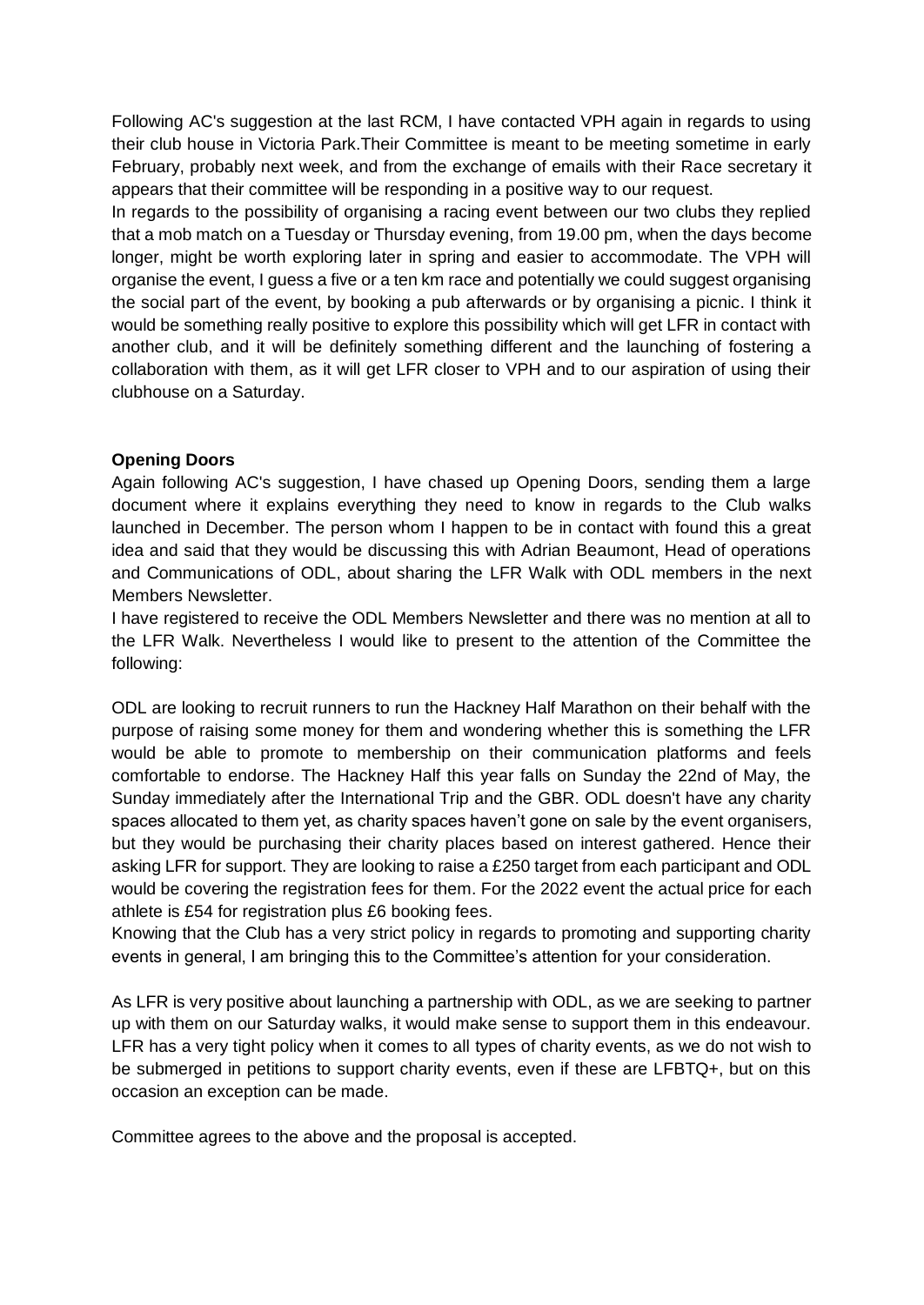**Action to be taken:** CBP is kindly requested to please send the relative blurb to the P&C Officers on LFR supporting ODL at their fundraising goals.

Updates on a potential AGM venue are very few and all of them negative. Suggestion to have the search for an AGM venue being put on the e-bulletin.

**Action to be taken:** CBP is kindly requested to please send a relative blurb to the C & P **Officers** 

Short discussion on Committee positions, on who from the current Committee has decided to step down and whether any Club members have come forward for any of the Committee positions.

Short discussion on the FOTY and NOTY awards

#### **LGBTQ History Month**

I have a list of events which I would like to share with members, but prior to this I want to make sure that the SS would agree to this.

I am also planning a visit to the London Mithraeum on a Saturday, possibly the next one, and I am in contact with the RIBA Equity, Diversion and Inclusion Manager to organise a guided visit of their premises in Portland Place, as it is an iconic building to visit.

Finally an exhibition by the archivist of the Bishopsgate Institute will be taking place at the Barbican and for a whole month in March. This will be an archival installation of objects, ephemera and media which are meant to highlight 40 moments and stories in London's LGBTQ+ history, with a presentation of numerous objects, some of which have never been seen by the public. It is going to be an installation that includes items documenting areas of pride, protest, performance and art, from the gay rights movement to the everyday celebrations and struggles of LGBTQ+ Londoners, and it promises to be an exciting event for the Club to visit.

Update on SB

#### **Coaching Updates**

Finally something completely new and possibly exciting: after a consultation with SW and an email to Sports England to which they never replied, have got into contact with EA and LFR has great possibilities of becoming included in an EA programme called Club Run where experienced coaches are linked with clubs via an application process. The window for this round has already closed, but an exception has been made for LFR and the person who leads this programme has allowed LFR to be involved. The supportive role of this programme consists in identifying a suitable coach who will then deliver a coaching session to Club members, run leaders and LFR coaches with the aim to improve everybody's technique and skills. It is especially designed for road running clubs and it will be free of charge. To be more precise there will be a series of three coaching sessions delivered in the period of three weeks, geographically spread in two different locations, as to be able to share something new and refreshing with as many Club members as possible but also aiming at supporting the Club Coaches in the sense of developing further their own coaching skills. I have requested EA to have two different phases of this programme to be delivered in two different periods of time and in two different locations. For the first location I have chosen Greenwich Park, as I think it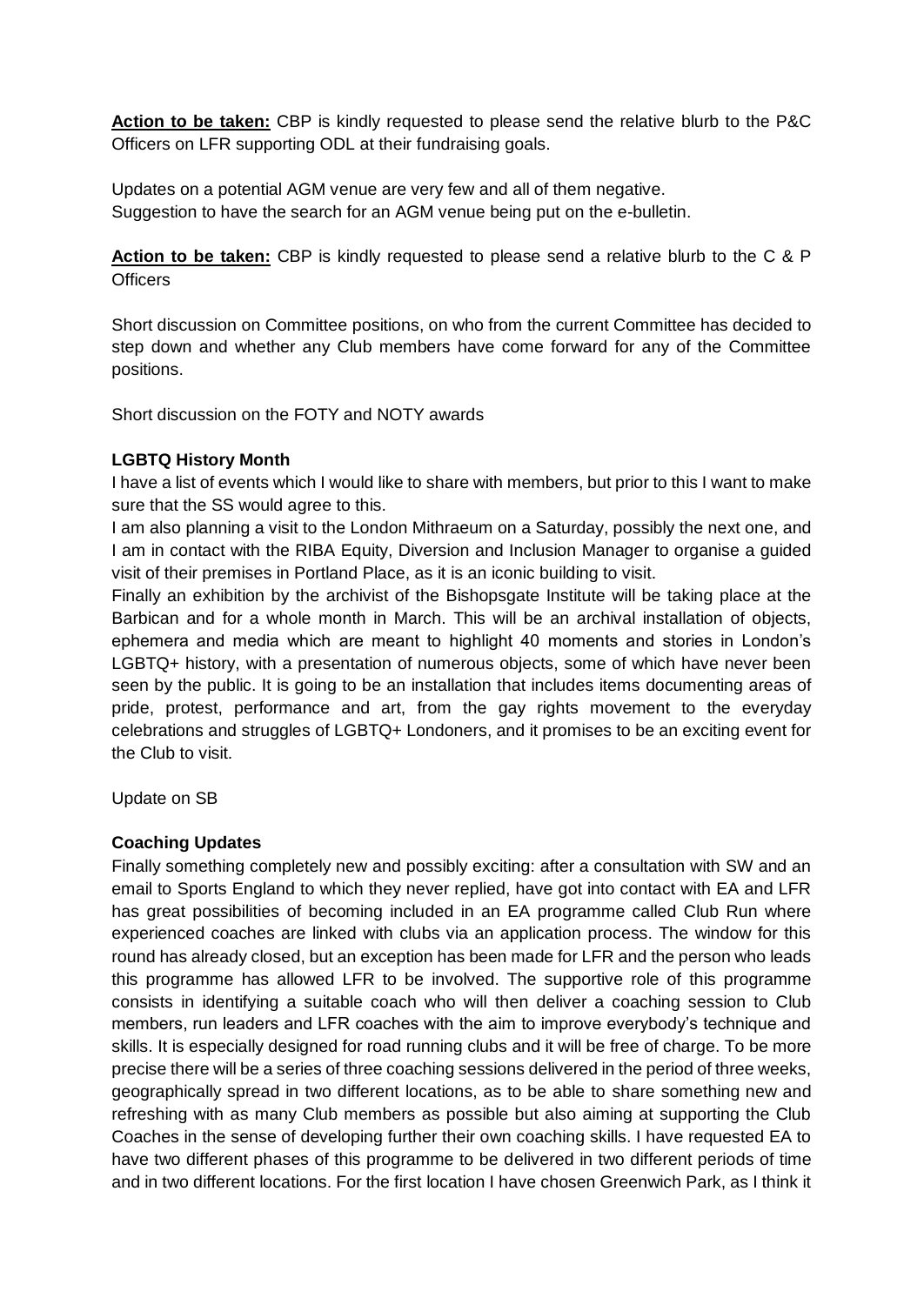is important to encourage and support more members taking part in this run and these sessions could boost the number of attendees, besides including many members of those who happen to live in the south of London. I did not believe that having a session taking place in Battersea Park would have been a good idea, in terms of long-term results, simply because of the usual number of runners on Monday evening, which is far too elevated to allow everyone to fully enjoy a coaching session and also it could prove to be overwhelming for the coach, having to deal with so many runners. The second phase I have requested to have it taking place in Hyde Park on a Thursday, as the location is very central and accessible to many Club members and this will also boost attendance numbers of the Thursday run. In my attempts I have tried to make the most of these sessions, in terms of advancing both these two running days together with advancing, improving, alleviating and supporting the LFR coaching team. I have had many and fruitful conversations with the CT, and I take this opportunity in thanking them not only for preparing the next Club Year's budget but also for their great collaboration and support throughout the past months, in addition to listening attentively to my petition of creating two different budgets for coaching purposes, one, which will be recurrent every year and which will be for covering the expenses of the EA coaching training in order for members to become a Club coach, the basic level of qualifications, as we need to replenish and support our existing pool of available coaches, the second is the allocation of a one-off budget of £500, which will be used in support of the coaching team for further development of their existing coaching skills. In regards to this last point, I have requested EA to please offer us some additional support, in order for the Club to be able to retain in a more constructive way the existing LFR coaches through a practical delivery of sessions exclusively for the Club coaching team, focusing at their further development through a series of meetings and sessions, in person. I am at the point of hearing back from EA and as soon as this happens, I will update the Club Committee and the Coaching Coordinator.

#### **Co-Presidents**

#### **BBC documentary**

The Co-Presidents have been contacted by a previous Club member who is currently a wellknown film-maker and they are at the point of introducing a new series of documentaries, relative to the sense of belonging, and they would like to dedicate an episode to London Frontrunners. This is a great opportunity for visibility and what we could do is ask Club members whether there is anyone who would be interested in participating, as they need to be filmed for about a whole afternoon.

**Action to be taken:** AC is kindly requested to send all the information available on the above subject to the P & C Officers so that it can be included on the next bulletin

It would be great to include members and very possibly try to engage as diverse a mixture of members as possible.

#### **GoodGym**

The Co-Presidents have been contacted for a potential collaboration with GoodGym, who is a voluntary group that motivates others to exercise, they run, swim and walk, all activities that